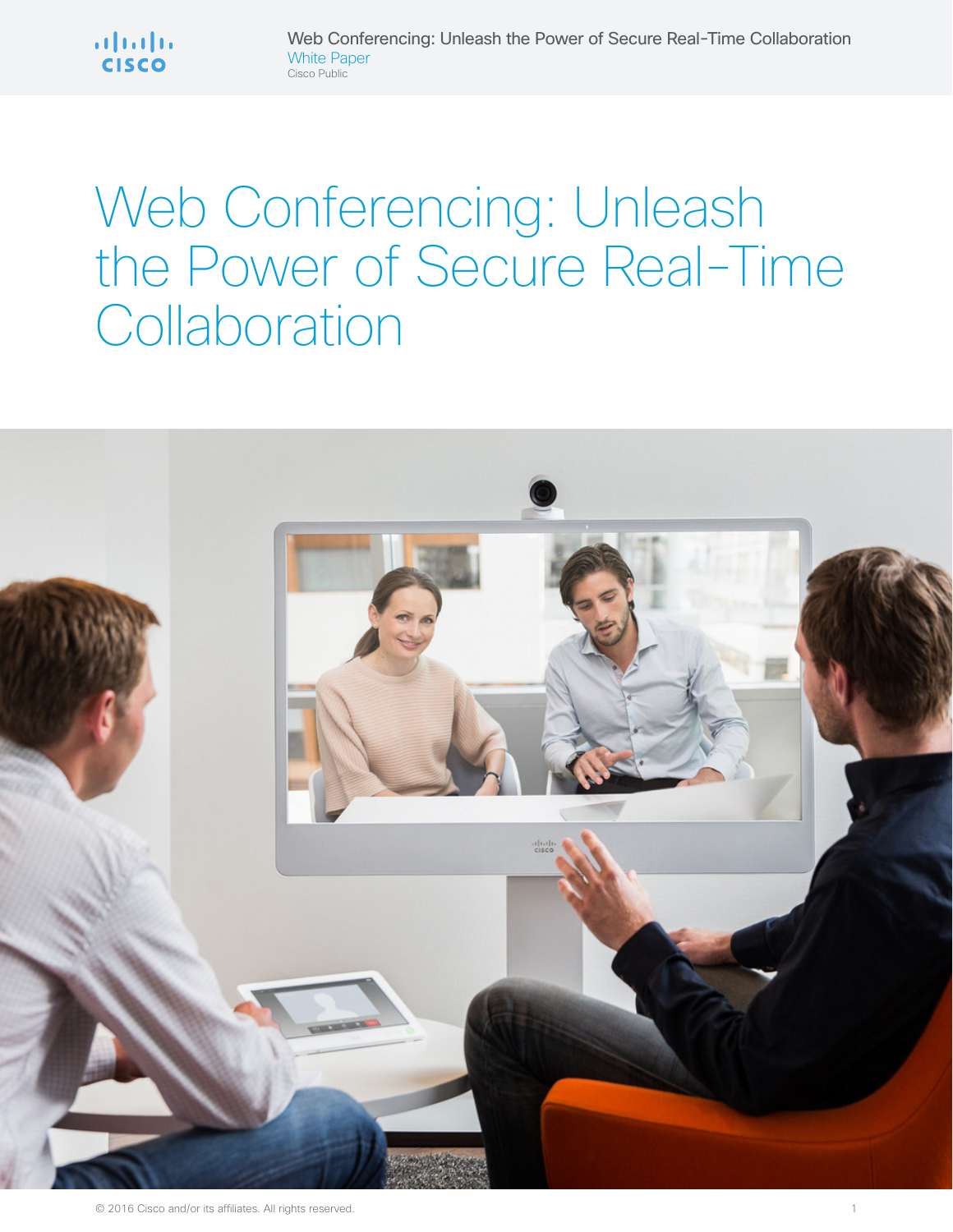# Introduction

Cisco WebEx online solutions help enable global employees and virtual teams to collaborate in real time as though they were working in the same room. Businesses, institutions, and government agencies worldwide rely on Cisco WebEx solutions. These solutions help simplify business processes and improve results for sales, marketing, training, project management, and support teams.

For all of these companies and agencies, security is a fundamental concern. Online collaboration must provide multiple levels of security for tasks that range from scheduling meetings to authenticating participants to sharing documents.

Cisco makes security the top priority in the design, development, deployment, and maintenance of its networks, platforms, and applications. You can incorporate Cisco WebEx solutions into your business processes with confidence, even with the most rigorous security requirements.

This paper provides details about the security measures of Cisco WebEx and its underlying infrastructure to help you with an important part of your investment decision.

Note: The terms "Cisco WebEx" and "Cisco WebEx meeting sessions" refer to the integrated audio conferencing, Internet voice conferencing, and video conferencing used in all Cisco WebEx online products. Unless otherwise specified, the security features we describe pertain equally to all the Cisco WebEx applications discussed in this paper.

# What You Will Learn

This paper describes the security features of Cisco WebEx® centers and related services. It discusses the tools, processes, and engineering that help customers confidently collaborate on the Cisco WebEx platform. The paper covers:

- Cisco WebEx Meeting Center
- Cisco WebEx Event Center
- Cisco WebEx Training Center
- Cisco WebEx Support Center (including Cisco WebEx Remote Access)
- Cisco Collaboration Meeting Rooms Cloud
- Cisco WebEx Cloud Connected Audio

# Cisco WebEx Security Model

Cisco remains firmly committed to maintaining leadership in cloud security. Cisco's Security and Trust Organization works with teams throughout our company to build security, trust, and transparency into a framework that supports the design, development, and operation of core infrastructures to meet the highest levels of security in everything we do.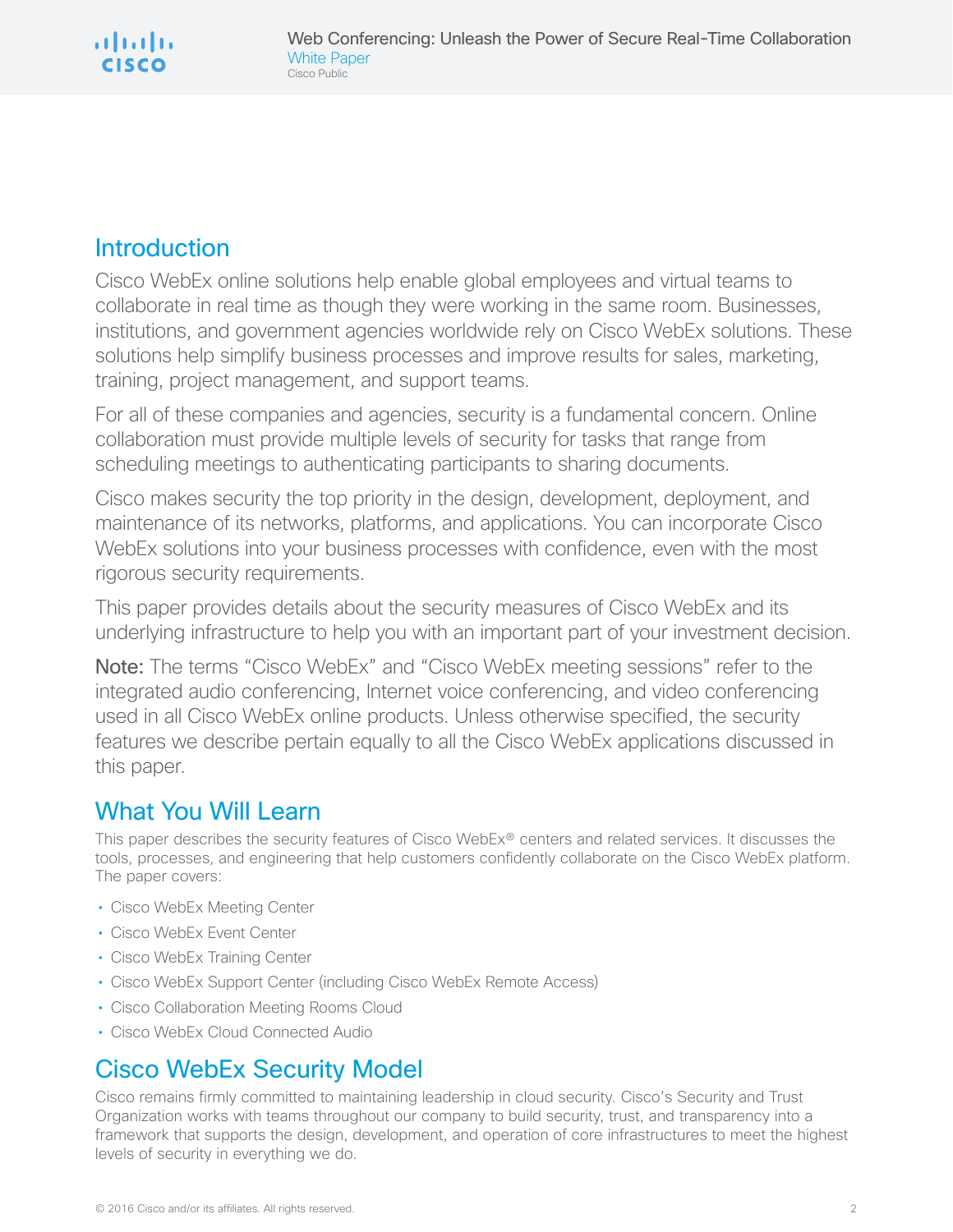This organization is also dedicated to providing our customers with the information they need to mitigate and manage cybersecurity risks.

The Cisco WebEx security model (Figure 1) is built on the same security foundation deeply engraved in Cisco's DNA.

The Cisco WebEx team consistently follows the foundational elements to securely develop, operate, and monitor Cisco WebEx services. We will be discussing some of these elements in this document.

Figure 1. Cisco Security Model



"Security and trust will differentiate Cisco as the number one IT company"

## Cisco Security and Trust Cisco Security Tools and Processes

#### Cisco Secured Development Lifecycle

At Cisco, security is not an afterthought but a disciplined approach to building and delivering world-class products and services from the ground up. All Cisco product development teams are required to follow the Cisco Secure Development Lifecycle. It is a repeatable and measurable process designed to increase the resiliency and trustworthiness of Cisco products. The combination of tools, processes, and awareness training introduced in all phases of the development lifecycle helps ensure defense in depth. It also provides a holistic approach to product resiliency. The Cisco WebEx Product Development team passionately follows this lifecycle in every aspect of product development.

Please read more about the Secure Development Lifecycle [here](http://www.cisco.com/c/en/us/about/security-center/security-programs/secure-development-lifecycle.html).

#### Cisco Foundational Security Tools

The Cisco Security and Trust Organization provides not only the process but also the necessary tools that give every single developer the ability to take a consistent position when facing a security decision. Having dedicated teams to build and provide such tools takes away uncertainty from the process of product development.

Some examples of such tools are:

- Product security baseline (PSB) requirements that products must comply with
- Threat-builder tools used during threat modeling
- Coding guidelines
- Validated or certified libraries that developers can use instead of writing their own security code
- Security vulnerability testing tools (for static and dynamic analysis) used after development to test against security defects
- Software tracking that monitors Cisco and third-party libraries and notifies the product teams when a vulnerability is identified

#### Organizational Structure That Instills Security in Cisco DNA

Cisco has dedicated departments in place to instill and manage security DNA throughout the entire company. To constantly stay abreast of security threats and challenges, Cisco relies on:

- Cisco Information Security (InfoSec) Cloud team
- Cisco Product Security Incident Response Team (PSIRT)
- Shared security responsibility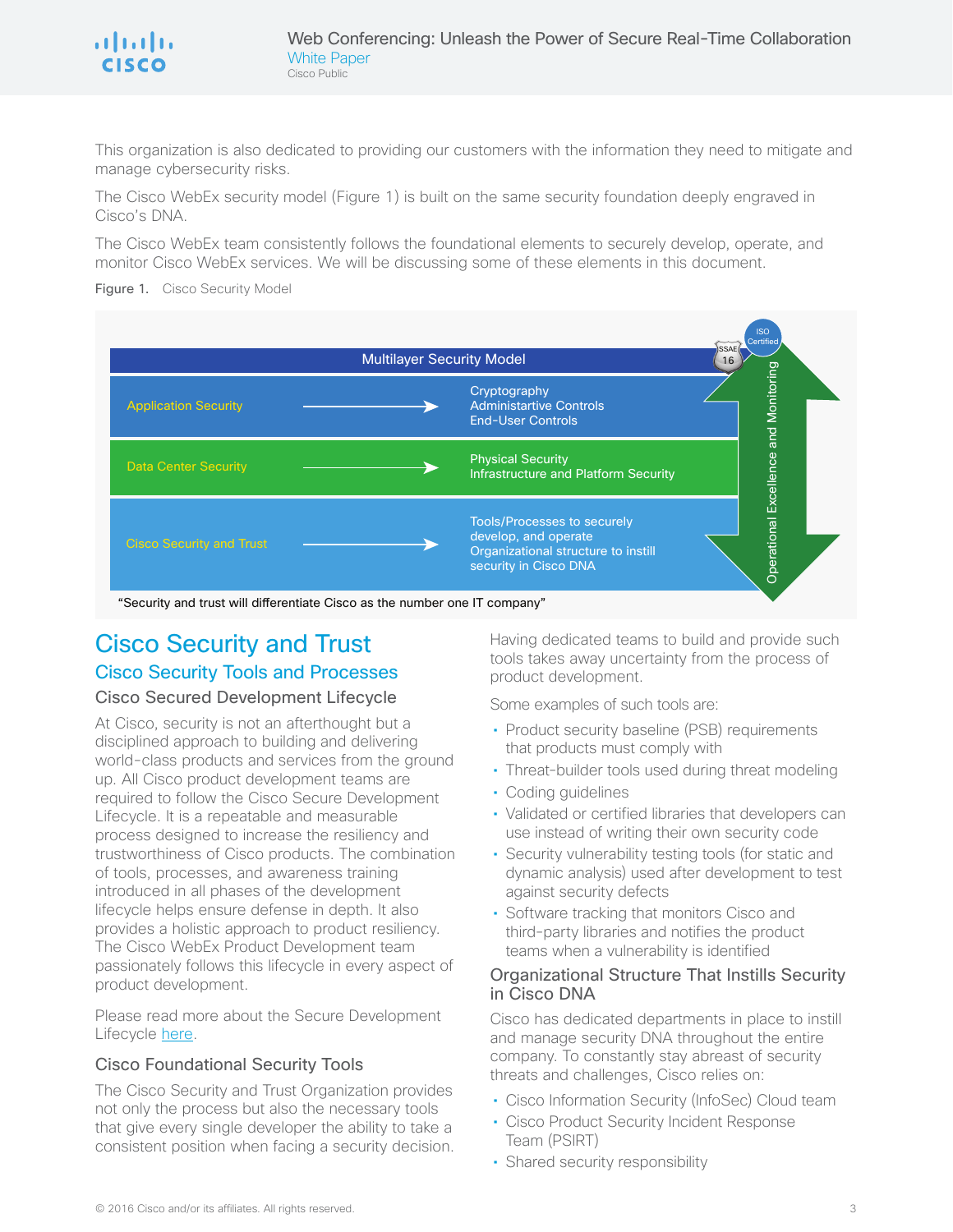#### Cisco InfoSec Cloud

Led by the chief security officer for cloud, this team is responsible for delivering a safe Cisco WebEx environment to our customers. InfoSec achieves this by defining and enforcing security processes and tools for all functions involved in the delivery of Cisco WebEx into our customers' hands.

Additionally, Cisco InfoSec Cloud works with other teams in Cisco to respond to any security threats to Cisco WebEx.

Cisco InfoSec is also responsible for continuous improvement in Cisco WebEx's security posture.

#### Cisco Product Security Incident Response Team (PSIRT)

Cisco PSIRT is a dedicated global team that manages the inflow, investigation, and reporting of security issues related to Cisco products and services. PSIRT uses different mediums to publish information depending on the severity of the security issue. The type of reporting varies according to the following conditions:

- Software patches or workarounds exist to address the vulnerability, or a subsequent public disclosure of code fixes is planned to address high-severity vulnerabilities.
- PSIRT has observed active exploitation of a vulnerability that could lead to a greater risk for Cisco customers. PSIRT may accelerate the publication of a security announcement describing the vulnerability in this case without full availability of patches.
- Public awareness of a vulnerability affecting Cisco products may lead to a greater risk for Cisco customers. Again, PSIRT may alert customers even without full availability of patches.

In all cases, PSIRT discloses the minimum amount of information that end users will need to assess the impact of a vulnerability and to take steps needed to protect their environment. PSIRT uses the Common Vulnerability Scoring System (CVSS) scale to rank the severity of disclosed issue. PSIRT does not provide vulnerability details that could enable someone to craft an exploit.

To learn more about PSIRT, please visit [cisco.com/](http://www.cisco.com/go/psirt) [go/psirt.](http://www.cisco.com/go/psirt)

#### Security Responsibility

Although every person in the Cisco WebEx team is responsible for security, the following are the main roles accountable for it:

- Chief security officer, Cloud
- Vice president and general manager, Cisco Cloud Collaboration Applications
- Vice president, Engineering, Cisco Cloud Collaboration Applications
- Vice president, Product Management, Cisco Cloud Collaboration Applications

#### Internal and External Penetration Tests

The Cisco WebEx team conducts rigorous penetration testing regularly, using internal assessors. Beyond its own stringent internal procedures, Cisco InfoSec also engages multiple independent third parties to conduct rigorous audits against Cisco internal policies, procedures, and applications. These audits are designed to validate mission-critical security requirements for both commercial and government applications. Cisco also uses third-party vendors to perform ongoing, indepth, code-assisted penetration tests and service assessments. As part of the engagement, a third party performs the following security evaluations:

- Identifying critical application and service vulnerabilities and proposing solutions
- Recommending general areas for architectural improvement
- Identifying coding errors and providing guidance on coding practice improvements

Third-party assessors work directly with the Cisco WebEx engineering staff to explain findings and validate the remediation. As needed, Cisco InfoSec can provide a letter of attestation from these vendors.

# Cisco WebEx Data Center **Security**

Cisco WebEx is a software-as-a-service (SaaS) solution delivered through the Cisco WebEx Cloud, a highly secure service-delivery platform with industry-leading performance, integration, flexibility, scalability, and availability. The Cisco WebEx Cloud is a communications infrastructure purpose built for real-time web communications.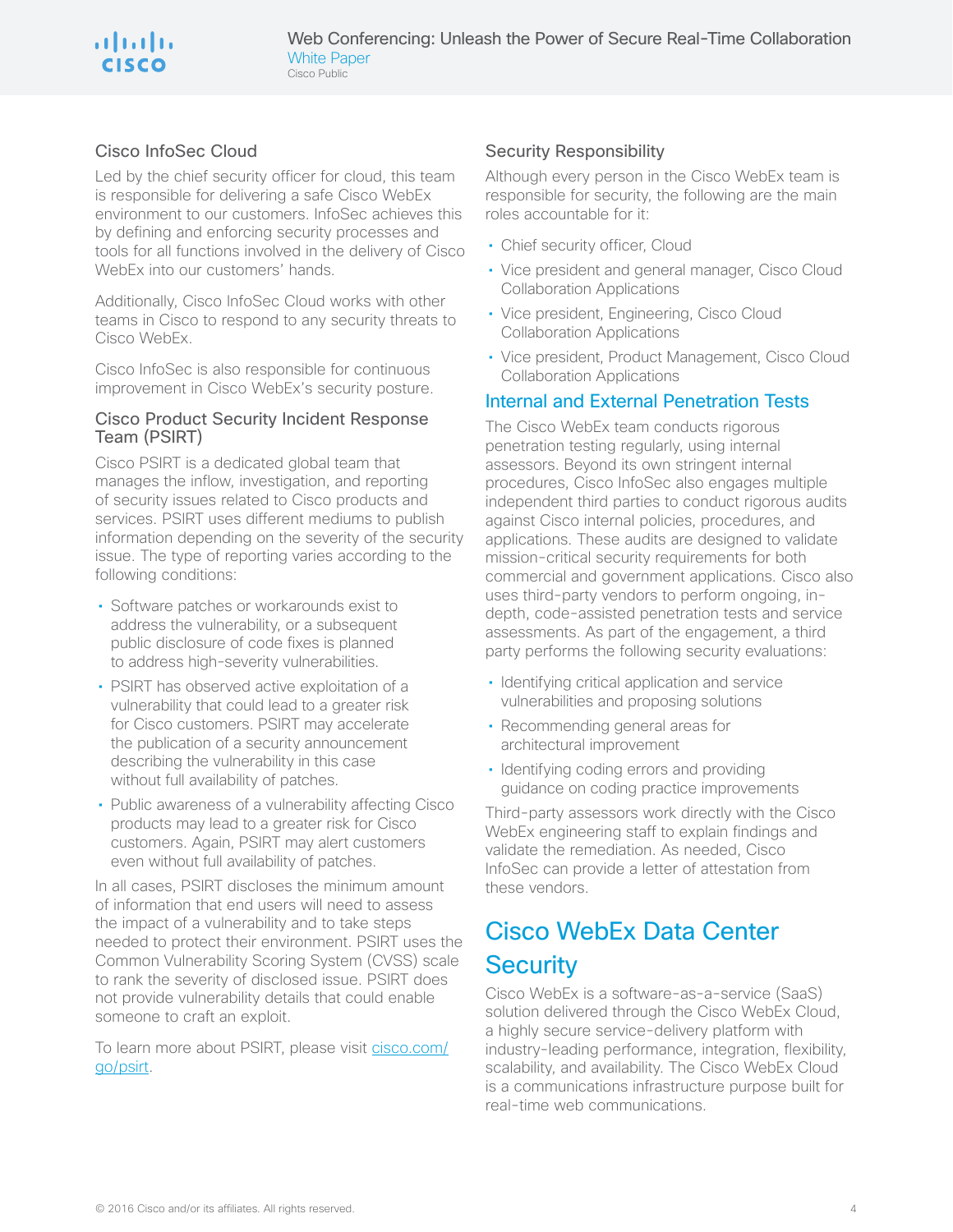Cisco WebEx meeting sessions use switching equipment located in multiple data centers around the world. These data centers are strategically placed near major Internet access points and use dedicated high-bandwidth fiber to route traffic around the globe. Cisco operates the entire infrastructure within the Cisco WebEx Cloud with industry-standard enterprise security.

Additionally, Cisco operates network point-ofpresence (PoP) locations that facilitate backbone connections, Internet peering, global site backup, and caching technologies to enhance performance and availability for end users.

## Physical Security

Physical security at the data center includes video surveillance for facilities and buildings and enforced two-factor identification for entry. Within Cisco data centers, access is controlled through a combination of badge readers and biometric controls. In addition, environmental controls (for example, temperature sensors and fire-suppression systems) and service continuity infrastructure (for example, power backup) help ensure that systems run without interruption.

Within the data centers are also "trust zones," or segmented access to equipment based on infrastructure sensitivity. For example, databases are "caged": the network infrastructure has dedicated rooms and racks are locked. Only Cisco security personnel and authorized visitors accompanied by Cisco personnel can enter the data centers.

Cisco's production network is a highly trusted network: only very few people with high trust levels have access to the network.

#### Infrastructure and Platform Security

Platform security encompasses the security of the network, systems, and the overall data center within the Cisco Collaboration Cloud. All systems undergo a thorough security review and acceptance validation prior to production deployment, as well as regular ongoing hardening, security patching, and vulnerability scanning and assessment.

All systems undergo a thorough security review and acceptance validation prior to production deployment. Servers are hardened using the Security Technical Implementation Guidelines (STIGs) published by the National Institute of Standards and Technology (NIST). Firewalls protect the network perimeter and firewalls. Access control lists (ACLs) segregate the different security zones. There are intrusion detection systems (IDSs) in place, and activities are logged and monitored on continuous basis. There are daily internal and external security scans of Cisco WebEx Cloud. All systems are hardened and patched as part of the regular maintenance. Additionally, vulnerability scanning and assessments are performed continuously.

Service continuity and disaster recovery are critical components of security planning. Cisco data center's global site backups and high-availability design help enables the geographic failover of Cisco WebEx services. There is no single point of failure.

## Cisco WebEx Application **Security Cryptography** Encryption at Run Time

All communications between Cisco WebEx applications and Cisco WebEx Cloud occur over encrypted channels. Cisco WebEx supports the TLS 1.0, TLS 1.1, and TLS 1.2 protocols and uses highstrength ciphers (for example, AES 256).<sup>1</sup>

After a session is established over TLS, all media streams (audio VOIP, video, screen share, and document share) are encrypted.2

User Datagram Protocol (UDP) is the preferred protocol for transmitting media. In UDP, media packets are encrypted using AES 128. The initial key exchange happens on a TLS-secured channel. Additionally, each datagram uses hashedbased message authentication code (HMAC) for authentication and integrity.

<sup>1</sup> Actual encryption protocol and strength depend on the OS and browser settings, based on which a host negotiates connections with Cisco WebEx.

<sup>&</sup>lt;sup>2</sup> Users connecting to a CMR Cloud meeting using a third-party video endpoint may be sending and receiving unencrypted media streams. Configuring your firewall to prevent unencrypted traffic to and from Cisco WebEx helps keep your meetings safe. However, allowing attendees outside your firewall to join your meeting using third-party devices can still send your meeting data unencrypted on the Internet.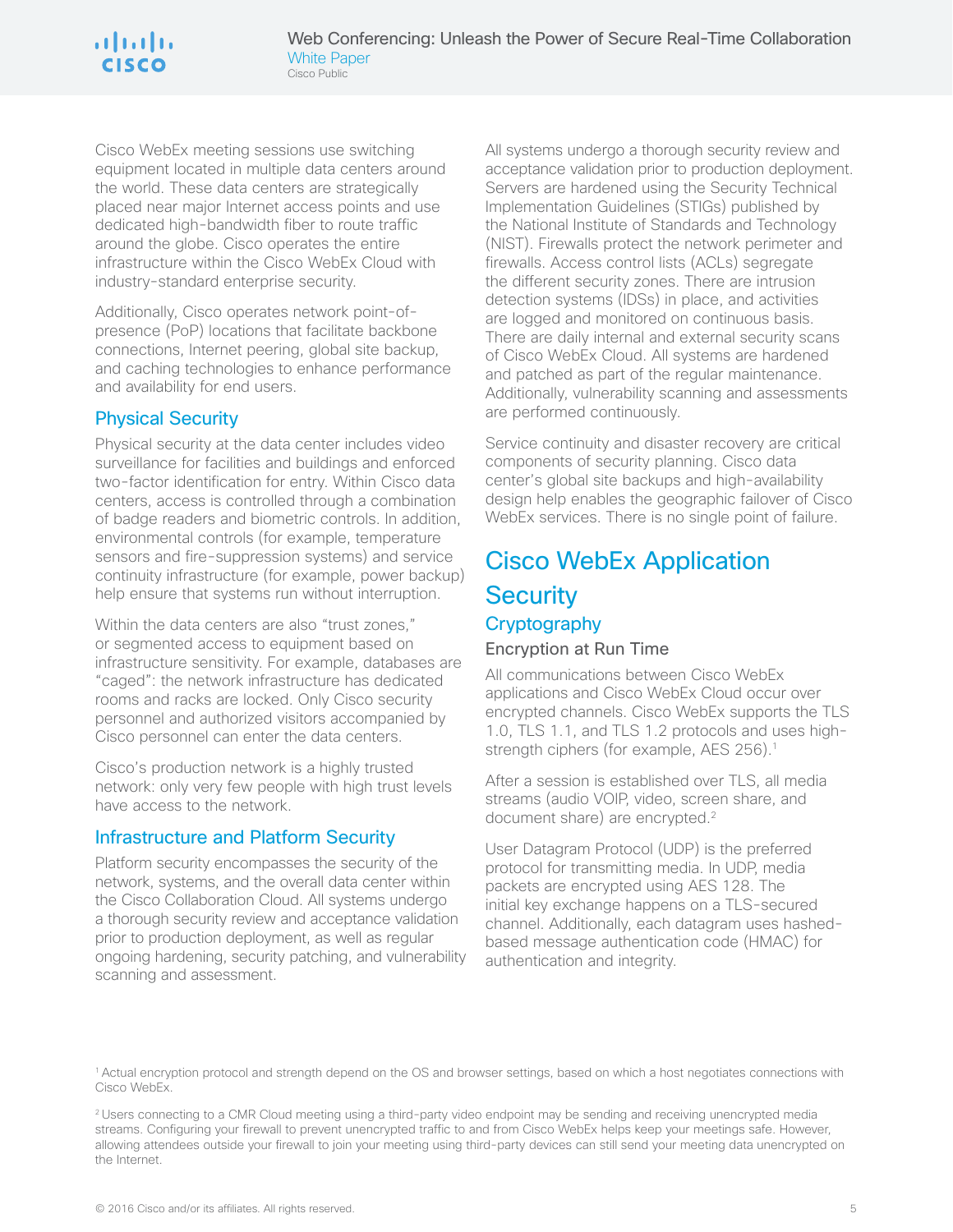## a | tal | ta **CISCO**

## End-to-End Encryption (E2E)

Media streams flowing from a client to Cisco WebEx servers are decrypted after they cross the Cisco WebEx firewalls. Cisco can then provide networkbased recordings, and all media streams can be recorded for future reference. Cisco WebEx then re-encrypts the media stream before sending it to other clients. However, for businesses requiring a higher level of security, Cisco WebEx also provides end-to-end encryption. With this option, Cisco WebEx Cloud does not decrypt the media streams. As it does for normal communications, it establishes a TLS channel for client-server communication. Additionally, all Cisco WebEx clients generate key pairs and send the public key to the host's client. The host generates a random symmetric key using a cryptographically strong secure pseudo-random number generator (CSPRNG), encrypts it using the public key that the client sends, and sends the encrypted symmetric key back to the client.

The traffic generated by clients is encrypted using the symmetric session key. In this model traffic cannot be deciphered by the Cisco WebEx server.

This end-to-end encryption option is available for Cisco WebEx Meeting Center and Cisco WebEx Support Center. Note that when end-to-end encryption is enabled, the following features are not supported:

- Network-based recordings
- Join Before Host
- Collaboration Meeting Rooms (CMR) Cloud

#### Different Ciphers

Cisco WebEx supports following cipher suites for secured communications. Cisco WebEx will allow the strongest possible cipher for the customer's environment.

| <b>Cipher Suites</b>                                                                    | <b>Bit Length</b> |
|-----------------------------------------------------------------------------------------|-------------------|
| TLS_RSA_WITH_AES_256_CBC_SHA (0x35)                                                     | 256               |
| TLS_RSA_WITH_AES_128_CBC_SHA (0x2f)                                                     | 128               |
| TLS_ECDHE_RSA_WITH_RC4_128_SHA (0xc011) ECDH<br>secp256r1 (eq. 3072 bits RSA) FS        | 128               |
| TLS_ECDHE_RSA_WITH_3DES_EDE_CBC_SHA (0xc012) ECDH<br>secp256r1 (eq. 3072 bits RSA) FS   | 112               |
| TLS_ECDHE_RSA_WITH_AES_128_CBC_SHA (0xc013) ECDH<br>secp256r1 (eq. 3072 bits RSA) FS    | 128               |
| TLS_ECDHE_RSA_WITH_AES_256_CBC_SHA (0xc014) ECDH<br>secp256r1 (eq. 3072 bits RSA) FS    | 256               |
| TLS_RSA_WITH_AES_128_GCM_SHA256 (0x9c)                                                  | 128               |
| TLS_RSA_WITH_AES_256_GCM_SHA384 (0x9d)                                                  | 256               |
| TLS_ECDHE_RSA_WITH_AES_128_GCM_SHA256 (0xc02f) ECDH<br>secp256r1 (eq. 3072 bits RSA) FS | 128               |
| TLS_ECDHE_RSA_WITH_AES_256_GCM_SHA384 (0xc030) ECDH<br>secp256r1 (eq. 3072 bits RSA) FS | 256               |
| TLS_ECDHE_RSA_WITH_AES_128_CBC_SHA256 (0xc027) ECDH<br>secp256r1 (eq. 3072 bits RSA) FS | 128               |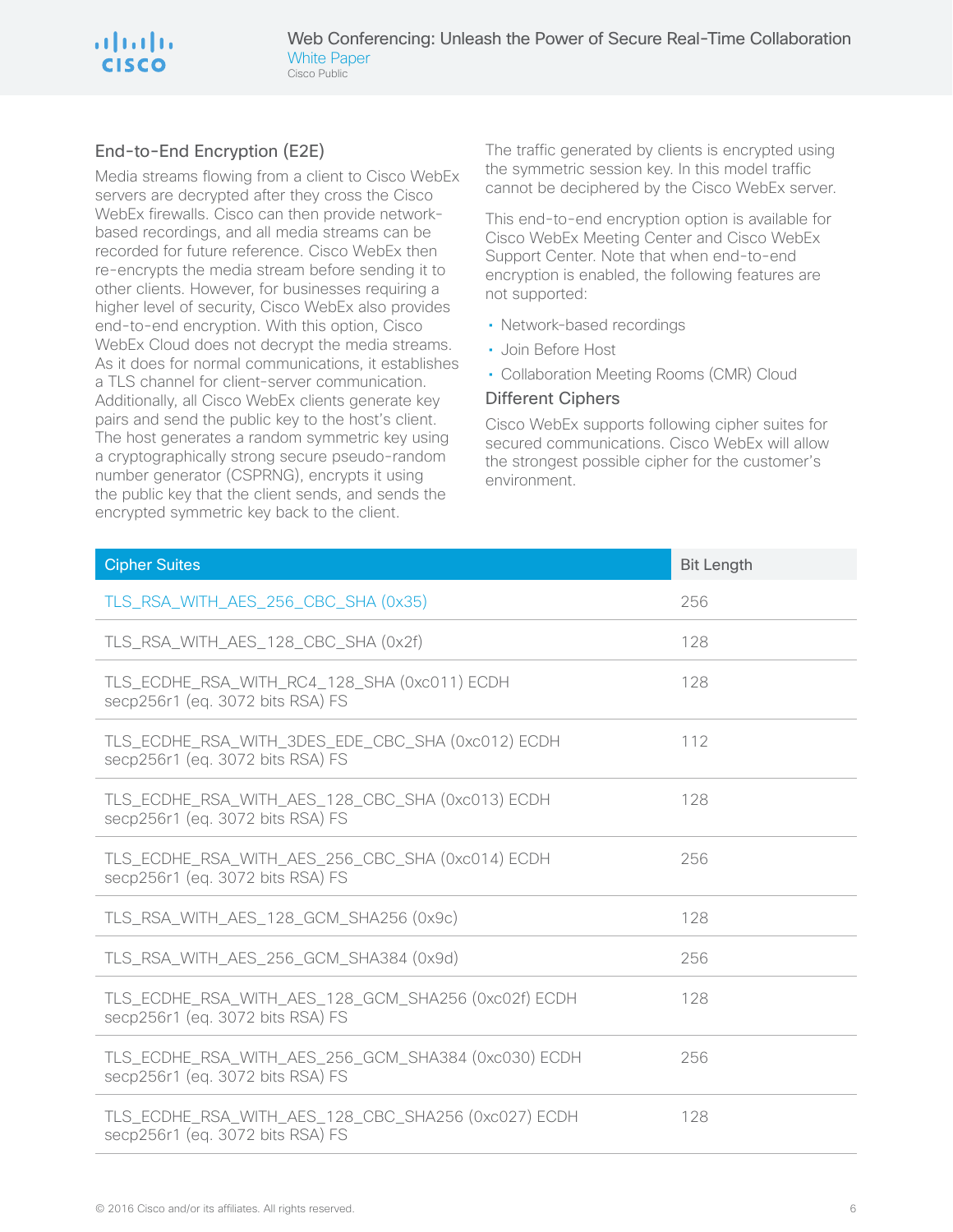| <b>Cipher Suites</b>                                                                    | <b>Bit Length</b> |
|-----------------------------------------------------------------------------------------|-------------------|
| TLS_ECDHE_RSA_WITH_AES_256_CBC_SHA384 (0xc028) ECDH<br>secp256r1 (eq. 3072 bits RSA) FS | 256               |
| TLS_RSA_WITH_AES_256_CBC_SHA256 (0x3d)                                                  | 256               |
| TLS_RSA_WITH_AES_128_CBC_SHA256 (0x3c)                                                  | 128               |
| TLS_RSA_WITH_RC4_128_MD5 (0x4)                                                          | 128               |
| TLS_RSA_WITH_RC4_128_SHA (0x5)                                                          | 128               |
| TLS_RSA_WITH_3DES_EDE_CBC_SHA (0xa)                                                     | 112               |

#### Protecting Data at Rest

When configured by the customer to do so, Cisco WebEx stores meeting and user data that may be critical to your business. Cisco WebEx uses following safeguards to protect data at rest:

- Splits the recording and stores the audio, video, and data share streams separately<sup>3</sup>
- Stores all user passwords using SHA-2 (one-way hashing algorithm) and salts
- Encrypts passwords

#### Cisco WebEx Role-Based Access

Cisco WebEx application behavior is built from the ground up around five roles, each of which is granted different privileges. They are described below.

#### Host

The host schedules and starts a Cisco WebEx meeting. The host controls the meeting experience for everyone and makes relevant decisions while scheduling the meeting and during it.

The site administrator (a role described later) can mandate many of these controls. If they are not mandated, then the host can make choices on how to secure meetings.

#### Alternate Host

While scheduling, the host can assign alternate hosts, who can start the meeting in lieu of the host and essentially have the same set of privileges as the host.

A host can also pass on his or her privileges to another user during the meeting. With respect to security, there is no difference between the host and alternate host.

#### Presenter

A presenter can share presentations, specific applications, or an entire desktop. The presenter controls the annotation tools. From a security standpoint, the presenter can grant and revoke remote control over the shared applications and desktop to individual attendees.

#### Panelist (in Training and Event Centers Only)

A panelist is primarily responsible for helping the host and presenter keep the event running smoothly. Any number of attendees can be panelists. The host may ask panelists to serve as subject matter experts, viewing and answering attendee questions in a Q&A session; respond to public and private chat messages; annotate shared content; or manage polls as the polling coordinator.

#### Attendee

Attendees have no security responsibilities or privileges unless they are assigned the presenter or host role. Ultimately, the site administrator and the host can allow an attendee to grab the Cisco WebEx ball (presenter role) anytime in the course of the meeting. This setting is off by default.

<sup>3</sup> Split storage of recording is applicable only to native recording formats. If your site is configured to use CMR Cloud, then meetings whose attendees join using video endpoints are recorded as MP4. All MP4 recordings are stored as a single stream.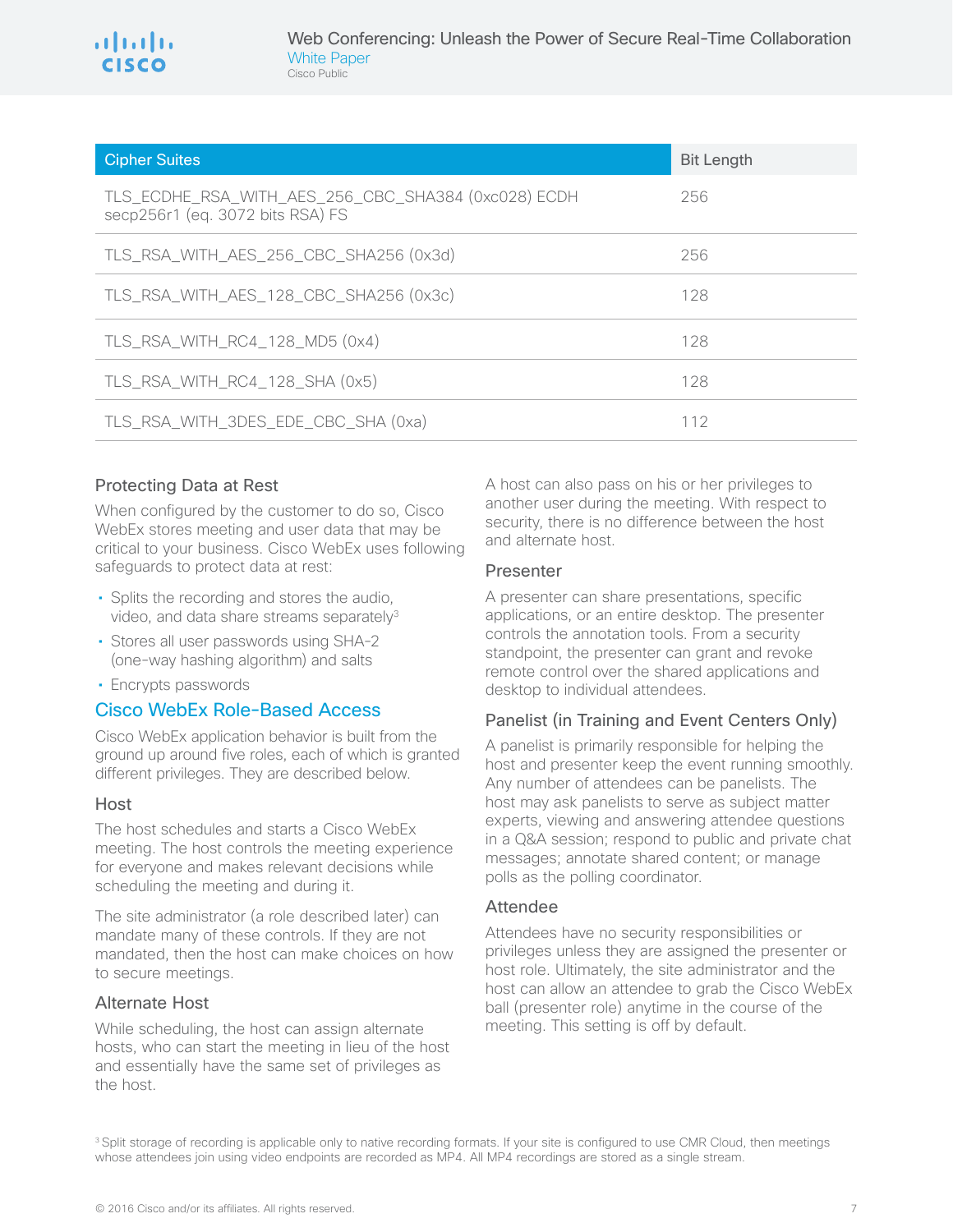## a | 1 a | 1 a CISCO

#### Site Administrator

This role is authorized for managing accounts as well as for managing and enforcing policies on a site basis or per-user basis. The administrator can choose the Cisco WebEx capabilities that are available to all other roles and users.

#### Administrative Capabilities

Cisco WebEx has granular site administration capabilities to effectively align your Cisco WebEx site with your business needs. This section describes the main security-related features. For further information on all security features, please refer to the Cisco WebEx site administration guide [here.](https://help.webex.com/community/webex-admin)

#### Account Management

You can integrate your identity management technology with Cisco WebEx to allow single sign-on and give you full control over account management and access policies. When your accounts are kept in Cisco WebEx, a number of site administration capabilities allow you to manage accounts according to your needs.

The administrator can carry out the following actions:

- Lock out an account after a configurable number of failed login attempts
- Automatically unlock a locked-out account after a specified time interval
- Deactivate accounts after a defined period of inactivity
- Require a user to change the password at the next login
- Lock or unlock a user account
- Activate or deactivate a user account
- Require security text on new account requests
- Require email confirmation of new accounts
- Allow self-registration (sign-up) for new accounts
- Configure rules for self-registration of new accounts

Additionally, the administrator can manage password criteria using following options:

- Mixed case
- Minimum length
- Minimum number of numeric, alphabetic, or special characters
- No character to be repeated three times or more
- No reuse of a specified number of previous passwords
- No dynamic text (site name, host's name, username)
- No passwords from a configurable list (for example, "password")
- Minimum time interval before password change
- Change of account password by the host at a configurable time interval
- Change of account password by all users at the next login
- Ability of hosts to save password in cookies

#### Meeting Settings

The granular settings for meetings can be used to manage the behavior of users and system before, during, and after meetings. In most cases these settings can be applied at the center level to allow Cisco WebEx Meeting Center, Cisco WebEx Event Center, and Cisco WebEx Training Center to behave differently and be aligned with required use cases for all users. In addition, many in-meeting features such as file transfer, desktop sharing, and recording can be enabled or disabled for a group of users using customized session types.

#### Meeting settings can:

- Allow users to store their names and email addresses to easily host and join future meetings
- Allow hosts to reassign recordings to other hosts
- Require authentication for all hosts and attendees to access the site
- Apply strong password rules to remote access service
- Unlist all meetings that are currently listed
- Mandate a password for all meetings
- Require administrator approval of a "Forgot Password?" request
- Allow hosts to let other hosts schedule on their behalf
- Allow a host to appoint an alternate host when scheduling
- Enable content sharing with external integrations such as Dropbox and Box (when presenting from an iPad)
- Automatically end meetings in a configurable time if there is only one participant left
- Enforce a meeting password when joining by phone or video conferencing system
- Enforce a disclaimer to any attendee (including a host) joining a meeting
- Enforce a disclaimer to any attendee prior to viewing or downloading a recording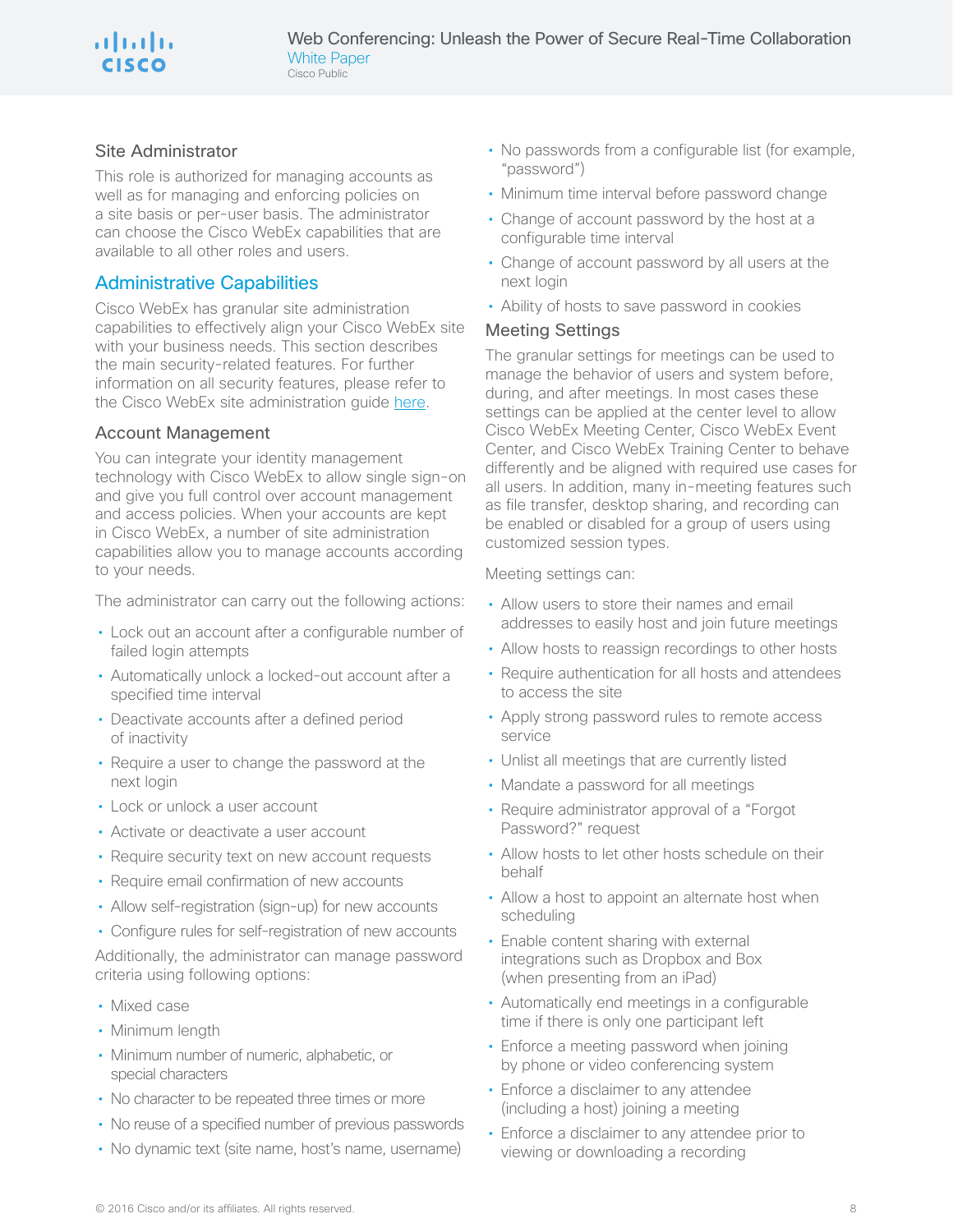- Allow attendees to join before the host
- Allow attendees to join telephony before the host
- Restrict the viewing of recordings to signed-in users
- Prevent the download of recordings
- Enforce passwords for all network-based recordings (WBS31 and later)

For most of these settings the site administrator can choose to leave a setting at a lower security level for the entire site. Hosts can then make security decisions for specific meetings based on need. For example, the site administrator may not require a sign-on to join meetings, but individual hosts can choose to secure specific meetings by allowing only signed-on attendees.

#### Personal Room Security Settings

Every Cisco WebEx host can be given a dedicated URL for a Personal Room that can be used for meetings. The Personal Room URL is structured as follow:<https://sitename.webex.com/meet/username,> where the host or the Cisco WebEx administrator can change the username. Collaboration becomes much easier with Personal Rooms because attendees don't have to look for emails or calendars to join a meeting. The Personal Room can be thought of as a personalized virtual room where a host is available.

When it comes to securing the Personal Room, the Cisco WebEx administrator can:

- Require attendees to have an account to enter the host's Personal Room
- Allow or not allow attendees to notify the host when they are in the lobby (a waiting area)
- Enforce the host PIN length (to be used to enter the Personal Room from a video endpoint)

Additionally, hosts can choose to lock their Personal Rooms as needed.

#### Single Sign-On

Cisco WebEx supports federated authentication for user single sign-on (SSO) using the Security Assertion Markup Language (SAML) 2.0 protocol.

The site administrator will have to upload a public key X.509 certificate to the customized Cisco WebEx site.

You can then generate SAML assertions containing user attributes and digitally sign the assertions with the matching private key. Cisco WebEx validates the SAML signature against the preloaded public key certificate before authenticating the user.

Those assertions are exchanged between the customer's access management or identity solution and the Cisco WebEx site. The customer's solution (for example, Microsoft Active Directory Federation Services, PingFederate, CA Siteminder Single Sign-On, OpenAM, or Oracle Access Manager) acts as an identity provider (IDP). The Cisco WebEx site acts as the service provider. Cisco WebEx supports both service-provider-initiated and IDP-initiated SSO flows.

Implementing single sign-on on Cisco WebEx gives you complete control over user and access management to meet your corporate policies. Some benefits are:

- The IDP is the authority for validating user credentials (which can be a certificate, fingerprint, or other)
- Customers can implement two-factor authentication for users centrally rather than have each SaaS-based service use a different solution
- Cisco WebEx does not store any user credentials
- Customers control who accesses Cisco WebEx
- Onboarding and off-boarding users as they join or leave the corporate IDP is transparent

#### Additional Cisco WebEx Features and **Security**

#### Collaboration Meeting Rooms

Cisco Collaboration Meeting Rooms (CMR) Cloud is an add-on option to a Cisco WebEx Meeting Center subscription. It provides video conferencing capabilities without the need to buy new equipment. Customers can use a Cisco Telepresence® endpoint, a soft client, a Skype for Business client, or any third-party standards-based video device. CMR Cloud provides simple, highly secure collaboration from the scalable Cisco WebEx Cloud. Customers can use their video-capable endpoints to join CMR Cloud–enabled meetings by dialing the meeting video address. CMR Cloud combines Cisco WebEx conferencing with the video bridging. No additional video bridging equipment is required on customer premises.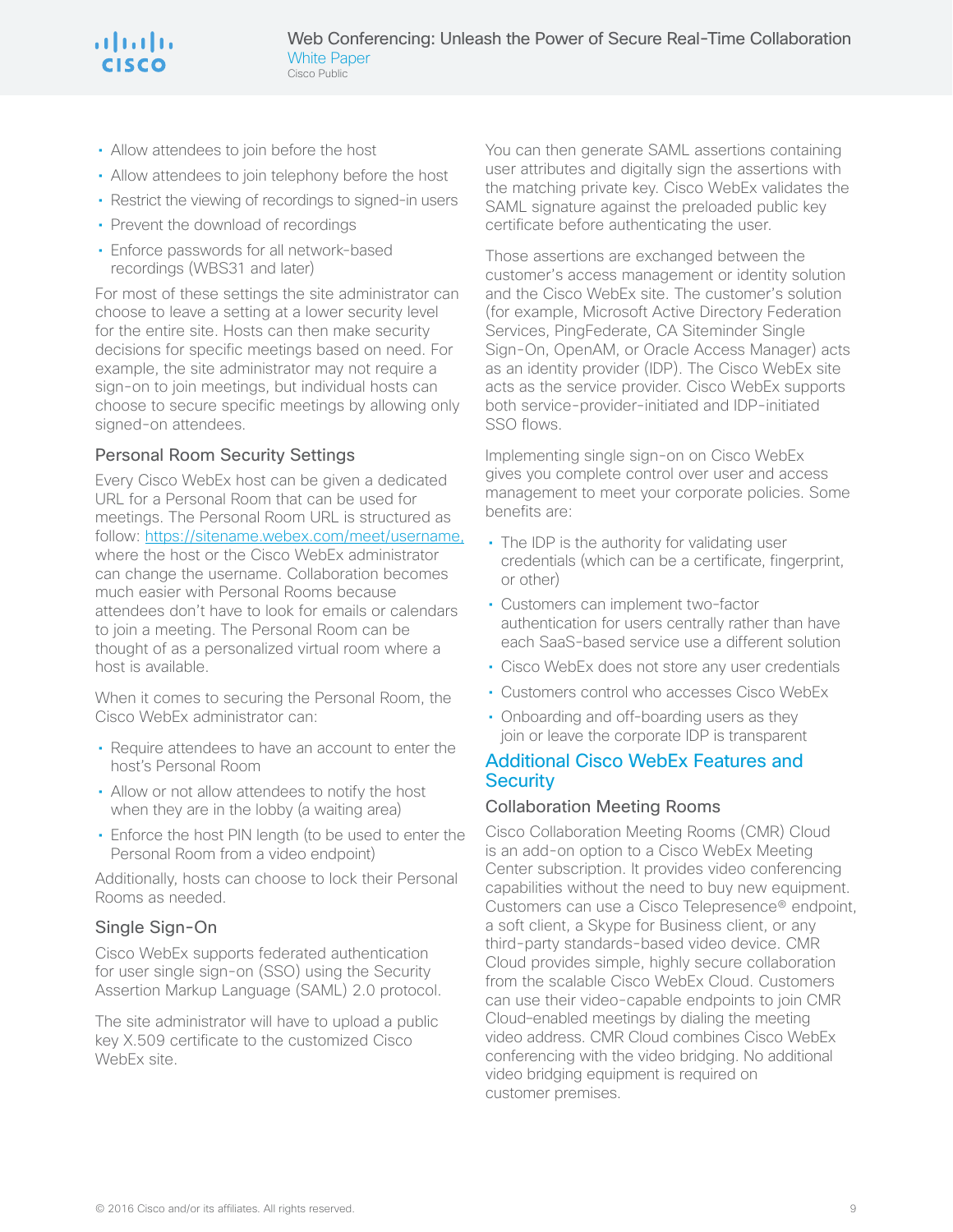The video-bridging capabilities are deployed in the same highly secure Cisco WebEx Cloud as the Cisco WebEx Meeting Center and uses the same industry-grade security controls (physical, network, infrastructure, and administrative). Video endpoints can join CMR Cloud–enabled meetings over Session Initiation Protocol (SIP) and H.323 for signaling and Real-Time Transport Protocol/Secure Real-Time Protocol (RTP/SRTP) media. CMR Cloud supports TLS transport for SIP and SRTP for media. When video endpoints join a CMR-enabled meeting over SIP/TLS, the media stream is encrypted through SRTP.

H.235 is used to secure H.323 connections.

Additionally, a site can be configured to require passcodes for joining CMR meetings using a video device.

#### Cloud Connected Audio

Cisco WebEx Cloud Connected Audio (CCA) is an end-to-end audio solution that uses your on-premises IP telephony network to provide an integrated audio experience for your Cisco WebEx meetings. Cisco WebEx CCA implements a Session Initiation Protocol (SIP) trunk from your premises into the Cisco WebEx data center instead of using a traditional telephony connection. This solution provides the same integrated and intuitive user experience as all other Cisco WebEx audio options. However, by directly using your IP telephony network, Cisco WebEx CCA can provide more attractive audio pricing.

CCA is a fully encapsulated environment. Reaching it from the Internet or perpetrating any kind of an attack is extremely difficult. Although the infrastructure is shared, there is no intertenant routing, so malicious traffic from other tenants is blocked. Furthermore, traffic over the trunk is limited to routing protocols and UDP packets to desired Cisco WebEx infrastructure ports. The Cisco WebEx infrastructure is configured to receive traffic from preconfigured dial peers only.

CCA connectivity is established through point-topoint private connections to the Cisco Collaboration Cloud. CCA circuits are terminated on dedicated customer ports.

Access control lists on edge routers and firewalls in both the customer's and Cisco's data centers secure the circuits.

CCA Service has segmented IP subnets, and only the Cisco WebEx Cisco Unified Border Element (CUBE) IP segment is advertised to customers. No customer has any visibility to another customer's IP or CUBE.

To conclude, Cisco WebEx CCA offers strong security without introducing unnecessary overhead to the traffic or encumbering the design.

## Cisco WebEx Privacy

#### Customer Data Protection, Retention, and **Compliance**

Cisco WebEx takes customer data protection seriously. We collect, use, and process customer information only in accordance with the [Cisco](http://www.cisco.com/web/siteassets/legal/privacy.html)  [Privacy Statement](http://www.cisco.com/web/siteassets/legal/privacy.html). The [Cisco WebEx Terms of](https://www.webex.com/terms-of-service.html)  [Service](https://www.webex.com/terms-of-service.html) provides additional information.

#### Please note that Cisco WebEx was previously operating under the [U.S.-EU Safe Harbor](http://www.export.gov/safeharbor/)  [Framework and the U.S.-Swiss Safe Harbor](http://www.export.gov/safeharbor/)

[Framework](http://www.export.gov/safeharbor/) to enable the transfer of EU personal data to the United States for processing. Cisco WebEx continues to adhere to the principles of notice, choice, onward transfer, security, data integrity, access, and enforcement. Following the ruling from European Court of Justice on October 6, 2015, regarding the validity of Safe Harbor as transfer mechanism, Cisco has employed alternative means (that is, standard contractual clauses) to remain compliant with our legal obligations. We may participate in other approved frameworks as they are developed.

Where a customer has provisioned a Cisco WebEx site on a cluster that resides in a European data center, Cisco WebEx will not transfer customer data outside the EU.4

Cisco WebEx will, pursuant to appropriate lawful transfer mechanisms, transfer the administrative data, support data, and telemetry data from the EU to United States (and where appropriate, to other permissible locations). The definitions of these categories of data are provided below.

<sup>4</sup> This statement applies only to Cisco WebEx Cloud conferencing products for enterprise: that is, Cisco WebEx Meeting Center, Cisco WebEx Training Center, Cisco WebEx Event Center, and Cisco WebEx Support Center (including Cisco WebEx remote access). This statement does not apply to Cisco WebEx Meetings, which is an offering for individuals and small businesses sold through [www.webex.com.](http://www.webex.com) The Cisco WebEx Meetings product does transfer customer data (recordings and files) into the United States (and beyond, where appropriate).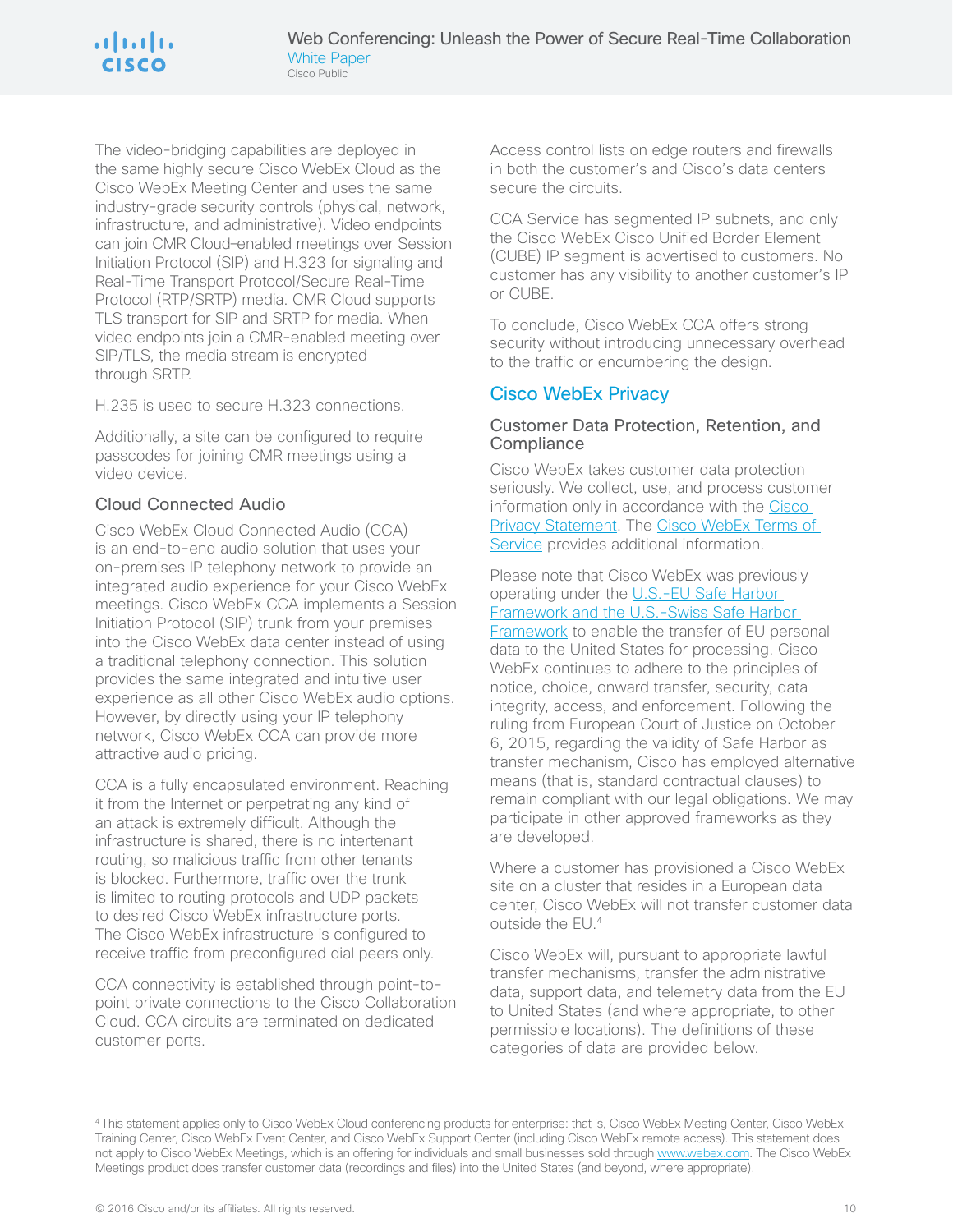Administrative data: Information about employees or representatives of a customer or other third party that is collected and used by Cisco in order to administer or manage Cisco's delivery of products or services, or to administer or manage the customer's or third party's account for Cisco's own business purposes. Administrative data may include the name, address, phone number, email address, and information about the contractual commitments between Cisco and a third party, whether collected at the time of the initial registration or later in connection with the management or administration of Cisco's products or services.

Administrative data may also include the meeting title, time, and other attributes of the meetings conducted on Cisco WebEx by employees or representatives of a customer. Other examples of Administrative Data may include meeting title, meeting time and other attributes of the meetings hosted on Cisco WebEx.

Customer data: All data (including text, audio, video, image files, and recordings) that is either provided to Cisco by a customer in connection with the customer's use of Cisco products or services, or developed by Cisco at the specific request of a customer pursuant to a statement of work or contract. Customer data includes log, configuration, or firmware files, and core dumps. It is data taken from a product or service and provided to Cisco to help us troubleshoot an issue in connection with a support request. Customer data does not include administrative data, support data, or telemetry data.

Support data: Information that Cisco collects when a customer submits a request for support services or other troubleshooting, including information about hardware or software. It includes details related to the support incident, such as authentication information, information about the condition of the product, system and registry data about software installations and hardware configurations, and error-tracking files. Support data does not include log, configuration, or firmware files, or core dumps taken from a product and provided to us to help us troubleshoot an issue in connection with a support request, all of which are examples of customer data.

Telemetry data: Information generated by instrumentation and logging systems created through the use and operation of the product or service.

All data collected in Cisco WebEx Cloud is protected by several layers of robust security technologies and processes. Below are examples of controls placed in different layers of Cisco WebEx operations to protect customer data:

- Physical access control: Physical access is controlled through biometrics, badges, and video surveillance. Access to the data center requires approvals and is managed through an electronic ticketing system.
- Network access control: The Cisco WebEx network perimeter is protected by firewalls. Any network traffic entering or leaving the Cisco WebEx data center is continuously monitored using an intrusion detection system (IDS). The Cisco WebEx network is also segmented into separate security zones. Traffic between the zones is controlled by firewalls and access control lists (ACLs).
- Infrastructure monitoring and management controls: Every component of infrastructure, including network devices, application servers, and databases, is hardened to stringent guidelines. They are also subject to regular scans to identify and address any security concerns.
- Cryptographic controls: As noted earlier, all data to and from the Cisco WebEx data center to Cisco WebEx clients is encrypted, except for unencrypted video devices in a CMR Cloud– enabled meeting. Additionally, critical data stored in Cisco WebEx, such as passwords, is encrypted.

Cisco employees do not access customer data unless access is requested by the customer for support reasons. Access to systems in this case is allowed by the manager only in accordance with the "segregation of duties" principle. It is granted only on a need-to-know basis and with only the level of access required to do the job. Employee access to these systems is also regularly reviewed for compliance. Employees with such access are required to take annual International Organization for Standardization (ISO) 27001 Information Security Awareness training.

In addition to these specialized controls, every Cisco employee undergoes a background check, signs an NDA (nondisclosure agreement), and completes COBC (Code of Business Ethics) training.